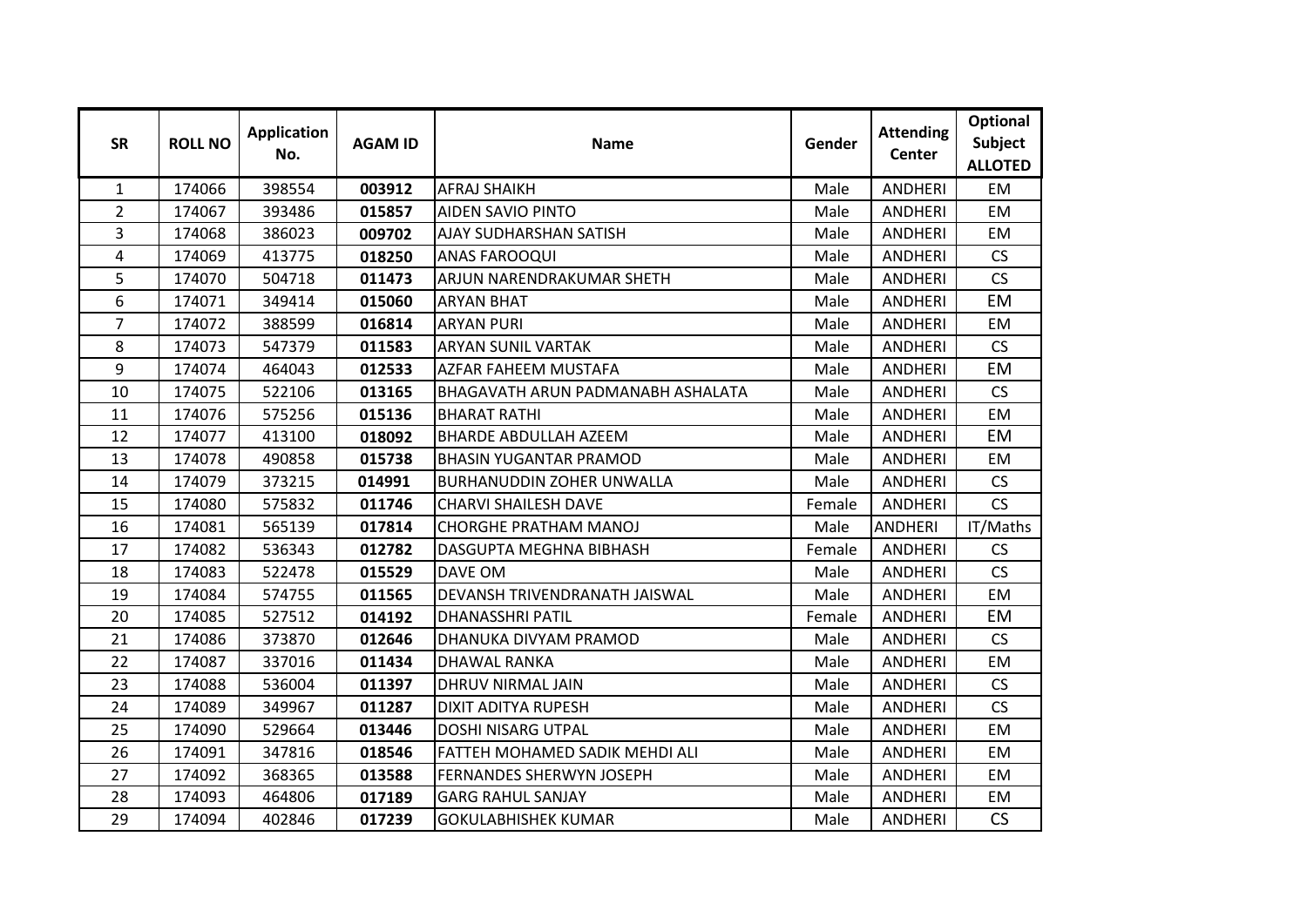| 30 | 174095 | 357261 | 015762 | <b>GUPTA SIDDHANT SANTOSH</b>  | Male   | <b>ANDHERI</b> | EM        |
|----|--------|--------|--------|--------------------------------|--------|----------------|-----------|
| 31 | 174096 | 361292 | 012336 | <b>HARDIK KOTHARI</b>          | Male   | <b>ANDHERI</b> | EM        |
| 32 | 174097 | 356327 | 015151 | <b>HARSH MAHAJAN</b>           | Male   | <b>ANDHERI</b> | EM        |
| 33 | 174098 | 539255 | 013700 | HARSH NEELESH JAIN             | Male   | <b>ANDHERI</b> | <b>CS</b> |
| 34 | 174099 | 522479 | 014927 | <b>INDRANEIL MUNSHI</b>        | Male   | ANDHERI        | <b>CS</b> |
| 35 | 174100 | 415450 | 011353 | ISHAQUE ALI AMIR SALMAN        | Male   | <b>ANDHERI</b> | <b>EM</b> |
| 36 | 174101 | 373322 | 015848 | ISHITA MAHENDRA PATEL          | Female | <b>ANDHERI</b> | IT/PSY    |
| 37 | 174102 | 386644 | 011377 | IYER ISHA CHANDRASHEKAR BHARTI | Female | ANDHERI        | IT/Maths  |
| 38 | 174103 | 402400 | 018818 | <b>JACOB VARGHESE</b>          | Male   | <b>ANDHERI</b> | EM        |
| 39 | 174104 | 386641 | 011563 | JAIN NISHANT AMIT RASHMI       | Male   | <b>ANDHERI</b> | EM        |
| 40 | 174105 | 338035 | 011679 | <b>JAIN UDIT</b>               | Male   | ANDHERI        | <b>CS</b> |
| 41 | 174106 | 547083 | 013603 | <b>JANVI PRASAD</b>            | Female | <b>ANDHERI</b> | <b>EM</b> |
| 42 | 174107 | 446554 | 011633 | <b>JOSHI ADWAIT SHEKHAR</b>    | Male   | <b>ANDHERI</b> | <b>CS</b> |
| 43 | 174108 | 398477 | 009747 | KHUSHI DHAWAL DALAL            | Female | ANDHERI        | <b>CS</b> |
| 44 | 174109 | 449179 | 017084 | <b>KOTHARI SUMIT KAMLESH</b>   | Male   | <b>ANDHERI</b> | EM        |
| 45 | 174110 | 372688 | 014526 | KULKARNI DIVYA PRAKASH REVATI  | Female | <b>ANDHERI</b> | IT/Maths  |
| 46 | 174111 | 528799 | 011471 | MANAS SHITALKUMAR MEHTA        | Male   | <b>ANDHERI</b> | <b>CS</b> |
| 47 | 174112 | 539591 | 017560 | <b>MANAV MAYUR BADANI</b>      | Male   | ANDHERI        | CS        |
| 48 | 174113 | 543516 | 009991 | MEDHEKAR SAKET NILESH          | Male   | ANDHERI        | <b>CS</b> |
| 49 | 174114 | 502749 | 018021 | MEHTA RIYA KIRAN               | Female | <b>ANDHERI</b> | EM        |
| 50 | 174115 | 467649 | 015140 | MELANTA SHRAAVYA KISHOR        | Female | <b>ANDHERI</b> | IT/PSY    |
| 51 | 174116 | 368761 | 018583 | MISHRA VISHAL PREM             | Male   | andheri        | EM        |
| 52 | 174117 | 313190 | 013134 | MITHUN DEVARAYA SHEREGAR       | Male   | <b>ANDHERI</b> | <b>CS</b> |
| 53 | 174118 | 450559 | 015019 | MODI SUNNY DEEPAK KUMAR        | Male   | <b>ANDHERI</b> | EM        |
| 54 | 174119 | 371843 | 015159 | MOHAMMAD ASLAAN MULLA          | Male   | <b>ANDHERI</b> | EM        |
| 55 | 174120 | 401811 | 016230 | MOHAMMED FURQAAN MOOLJI        | Male   | <b>ANDHERI</b> | EM        |
| 56 | 174121 | 426706 | 009808 | <b>MOHSIN CHOUGALE</b>         | Male   | ANDHERI        | EM        |
| 57 | 174122 | 352249 | 017215 | MUDALIAR HARSH GUNASHEKAR      | Male   | <b>ANDHERI</b> | EM        |
| 58 | 174123 | 398280 | 013824 | MUKUL BABAN RAJALE             | Male   | <b>ANDHERI</b> | EM        |
| 59 | 174124 | 414732 | 012149 | NAIK ATHARVA DEEPAK            | Male   | ANDHERI        | <b>CS</b> |
| 60 | 174125 | 511757 | 017132 | NIDHI KHANORKAR                | Female | <b>ANDHERI</b> | EM        |
| 61 | 174126 | 401493 | 010177 | <b>NISHANT ALWE</b>            | Male   | <b>ANDHERI</b> | EM        |
| 62 | 174127 | 330117 | 011121 | <b>OHRI NIKHIL RAJESH</b>      | Male   | <b>ANDHERI</b> | EM        |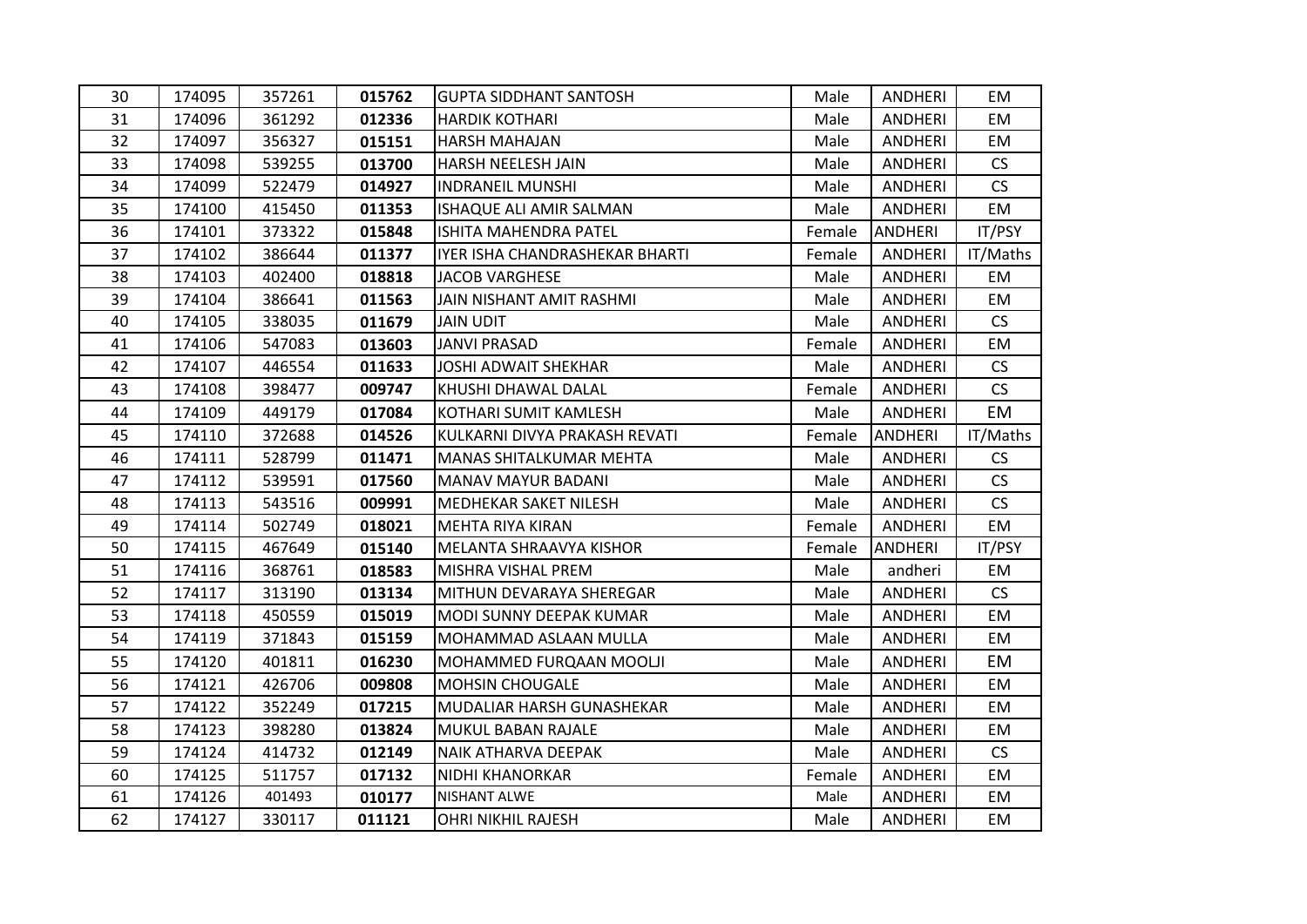| 63 | 174128 | 531795 | 014730 | PAREKH ABHISHEK NILESH        | Male   | ANDHERI        | EM.       |
|----|--------|--------|--------|-------------------------------|--------|----------------|-----------|
| 64 | 174129 | 483227 | 014106 | PAREKH NISHANT SHREYAS        | Male   | <b>ANDHERI</b> | EM        |
| 65 | 174130 | 436352 | 014444 | PARMAJ VIRAJ UDAYRAJ          | Male   | ANDHERI        | EM        |
| 66 | 174131 | 506850 | 013458 | PARNEET KAUR PURBA            | Female | <b>ANDHERI</b> | <b>EM</b> |
| 67 | 174132 | 398766 | 015187 | PARUL KONDEKAR                | Female | <b>ANDHERI</b> | EM        |
| 68 | 174133 | 479795 | 014622 | PATEL JEHAN MEHERNOSH         | Male   | <b>ANDHERI</b> | IT/Maths  |
| 69 | 174134 | 394686 | 014400 | PATIL AKSHAY PRAVIN MANISHA   | Male   | <b>ANDHERI</b> | <b>EM</b> |
| 70 | 174135 | 542571 | 017134 | PRATITI ASHISH SHAH           | Female | ANDHERI        | <b>CS</b> |
| 71 | 174136 | 415014 | 016956 | PRATYAKSH PRATEEK JAIN        | Male   | <b>ANDHERI</b> | EM        |
| 72 | 174137 | 507646 | 010477 | PRAYAG SHARMA                 | Male   | ANDHERI        | CS        |
| 73 | 174138 | 368227 | 010212 | PUJARI HRISHIKESH VINAY       | Male   | <b>ANDHERI</b> | CS        |
| 74 | 174139 | 402945 | 015089 | RACHIT BHASKAR SHETTY         | Male   | <b>ANDHERI</b> | EM        |
| 75 | 174140 | 553133 | 001432 | <b>RAO NIKHIL</b>             | Male   | <b>ANDHERI</b> | EM        |
| 76 | 174141 | 543768 | 012537 | RISHI AGRAWAL                 | Male   | <b>ANDHERI</b> | EM        |
| 77 | 174142 | 358071 | 011923 | RITWIK SHAILENDRA DEO         | Male   | <b>ANDHERI</b> | EM        |
| 78 | 174143 | 373094 | 010123 | ROHIT ASHOKANAND RAO          | Male   | <b>ANDHERI</b> | EM        |
| 79 | 174144 | 398552 | 003986 | <b>RUDRAKSH DEOUSKER</b>      | Male   | ANDHERI        | EM        |
| 80 | 174145 | 362424 | 009848 | SAHAJ BAKHDA                  | Male   | <b>ANDHERI</b> | <b>EM</b> |
| 81 | 174146 | 347107 | 011358 | <b>SAMARTH GUPTA</b>          | Male   | <b>ANDHERI</b> | EM        |
| 82 | 174147 | 464778 | 011531 | SAMARTH SHANKAR               | Male   | <b>ANDHERI</b> | <b>CS</b> |
| 83 | 174148 | 426026 | 009950 | SANAI DIVADKAR                | Female | <b>ANDHERI</b> | <b>CS</b> |
| 84 | 174149 | 445895 | 012486 | SAWANT HARSH SANTOSH          | Male   | <b>ANDHERI</b> | EM        |
| 85 | 174150 | 418513 | 009732 | <b>SHABIB SHOEB DAMAD</b>     | Male   | <b>ANDHERI</b> | EM        |
| 86 | 174151 | 515377 | 014836 | SHAH HARSHIL RUSHABH          | Male   | ANDHERI        | <b>CS</b> |
| 87 | 174152 | 447361 | 013659 | SHAIKH FAIZAN MAJID           | Male   | <b>ANDHERI</b> | <b>EM</b> |
| 88 | 174153 | 413017 | 015418 | SHAIKH MUAZZAM BASHIR AHMED   | Male   | ANDHERI        | IT/Maths  |
| 89 | 174154 | 398784 | 013161 | SHAIKH RAFE MOAZZAM           | Male   | <b>ANDHERI</b> | EM        |
| 90 | 174155 | 446283 | 016374 | SHARMA ADARSH ANGESH          | Male   | <b>ANDHERI</b> | EM        |
| 91 | 174156 | 403115 | 015503 | SHARMA ATUL KUMAR PAWAN KUMAR | Male   | <b>ANDHERI</b> | EM        |
| 92 | 174157 | 423584 | 017136 | SHASHANK SANJAY AGARWAL       | Male   | <b>ANDHERI</b> | <b>EM</b> |
| 93 | 174158 | 371513 | 017564 | SHETTY VEDIKA DAYANAND        | Female | <b>ANDHERI</b> | EM        |
| 94 | 174159 | 426601 | 001518 | <b>SHREY BIHANI</b>           | Male   | <b>ANDHERI</b> | CS        |
| 95 | 174160 | 538274 | 011633 | SHREYA JHA                    | Female | ANDHERI        | CS        |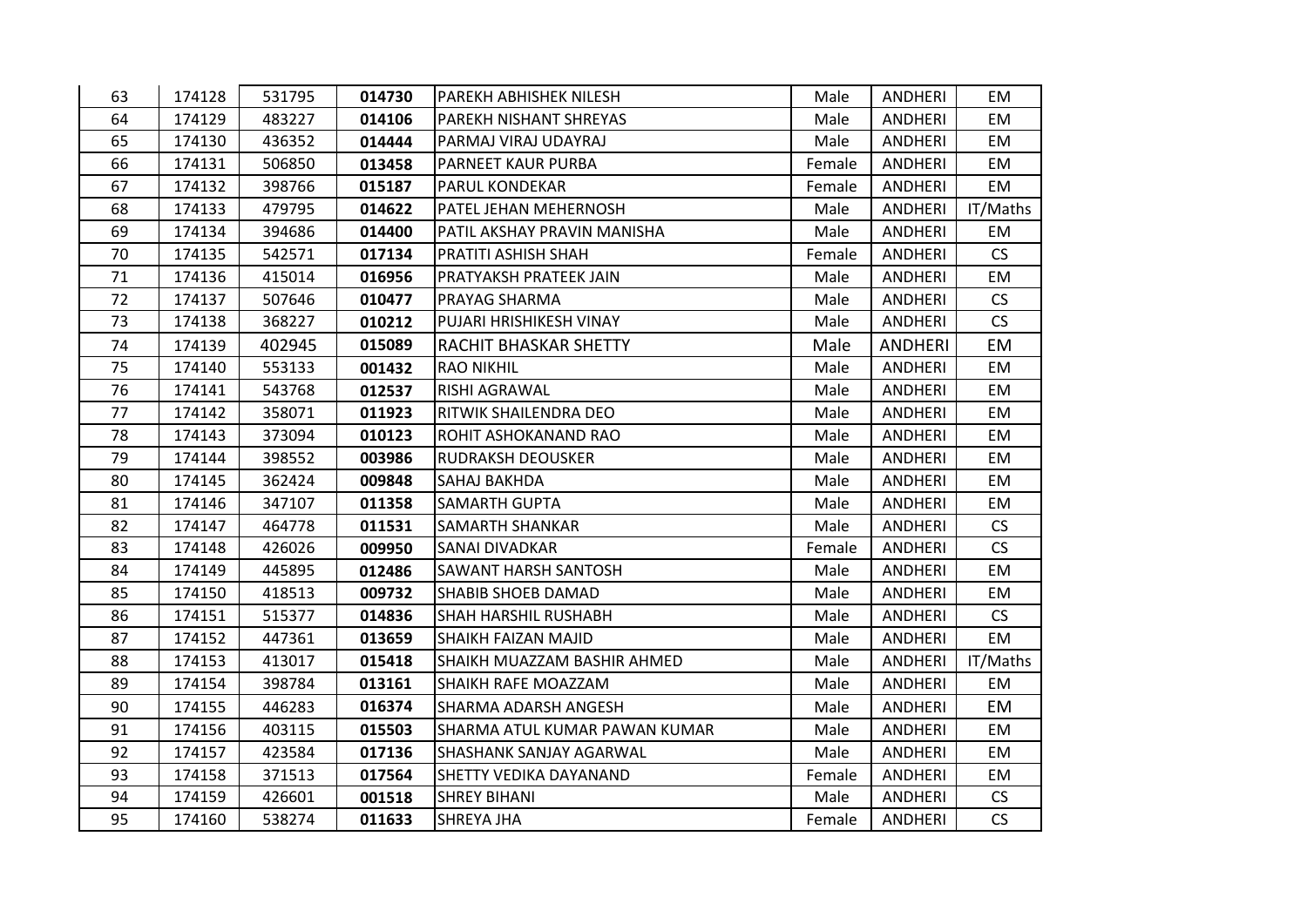| 96  | 174161 | 464942 | 010019 | <b>SHREYA PUTHRAN</b>       | Female      | <b>ANDHERI</b>  | <b>CS</b>     |
|-----|--------|--------|--------|-----------------------------|-------------|-----------------|---------------|
| 97  | 174162 | 522116 | 015550 | SIDDHANTH PRAJIT NAIR       | Male        | <b>ANDHERI</b>  | CS            |
| 98  | 174163 | 373210 | 015148 | SIDDHARTH BIJU              | Male        | <b>ANDHERI</b>  | EM            |
| 99  | 174164 | 413024 | 015023 | ISINGH ABHINAV ARVIND KUMAR | Male        | ANDHERI         | CS            |
| 100 | 174165 | 538243 | 017097 | ISURI ANSHU VIKAS           | Female      | <b>ANDHERI</b>  | EM            |
| 101 | 174166 | 501048 | 010596 | <b>TAARUSH BHATIA</b>       | Male        | <b>ANDHERI</b>  | CS            |
| 102 | 174167 | 413776 | 014633 | TANISHA VARSHNEY            | Female      | <b>ANDHERI</b>  | EM            |
| 103 | 174168 | 362919 | 011552 | <b>TANISHQ RAWAT</b>        | Male        | ANDHERI         | EM            |
| 104 | 174169 | 502962 | 011498 | TANMAY DARSHAK BHAYANI      | Male        | ANDHERI         | <b>CS</b>     |
| 105 | 174170 | 388115 | 016189 | THANNICKAL ANGELINE JOSEPH  | Female      | <b>ANDHERI</b>  | <b>IT/PSY</b> |
| 106 | 174171 | 413956 | 016419 | USAIDKHAN PATHAN NASIMKHAN  | Male        | <b>ANDHERI</b>  | EM            |
| 107 | 174172 | 537483 | 012674 | VARUN SUJIT JAIN            | Male        | <b>ANDHERI</b>  | CS            |
| 108 | 174173 | 521602 | 011357 | <b>VIKRAM IYER</b>          | Male        | <b>ANDHERI</b>  | EM            |
| 109 | 174174 | 311174 | 011351 | <b>WARRIER KARTIK ANIL</b>  | Male        | ANDHERI         | <b>CS</b>     |
| 110 | 174175 | 340789 | 017888 | YASH SINGH                  | Male        | <b>ANDHERI</b>  | EM            |
| 111 | 174176 | 373201 | 011964 | YOHANN V PITTAPPILLIL       | Male        | <b>ANDHERI</b>  | EM            |
| 112 | 174177 | 376876 | 014612 | <b>Siddharth Prasath</b>    | <b>Male</b> | <b>Borivali</b> | <b>EM</b>     |